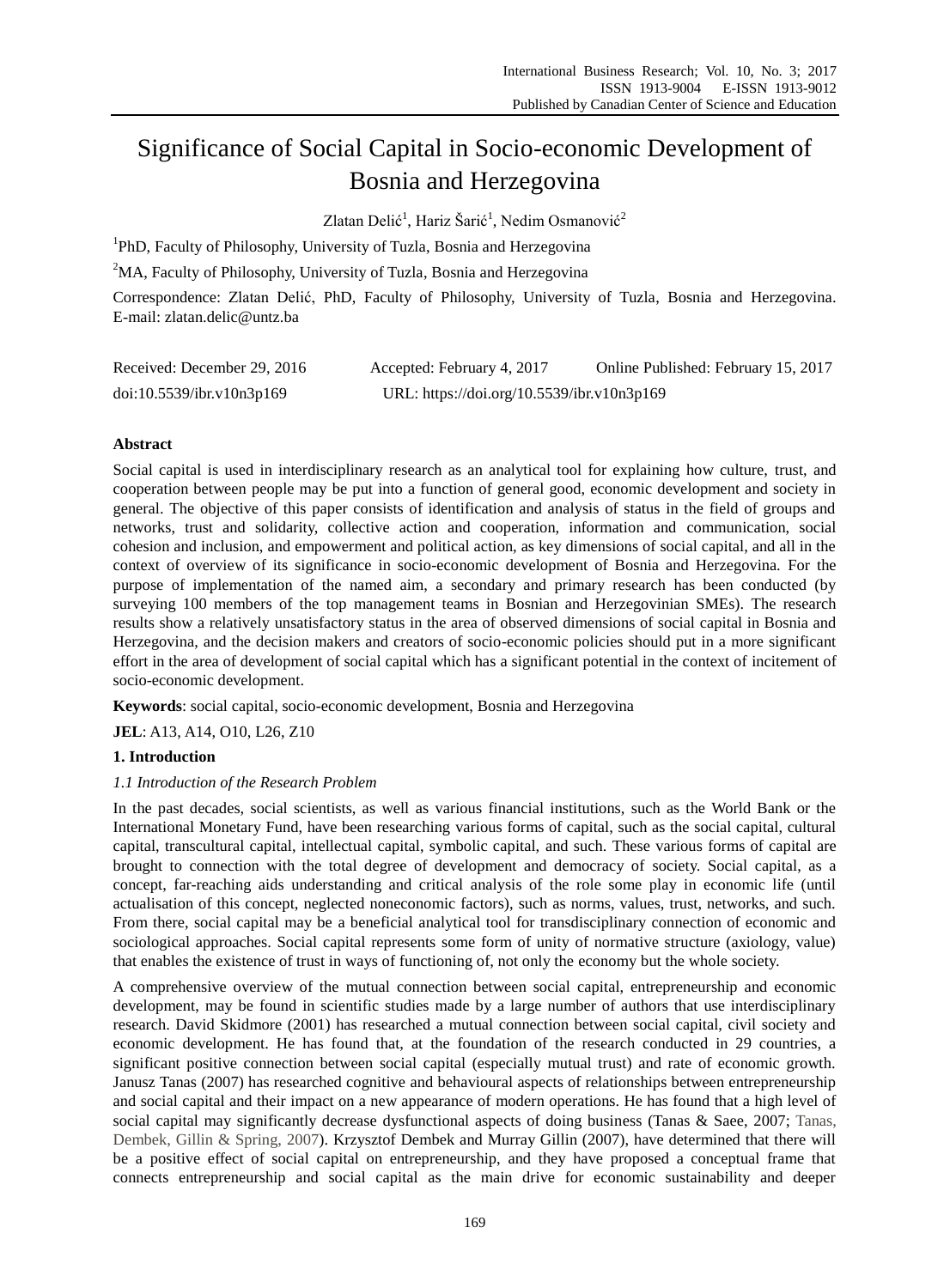understanding of economic activities. The cohesive energy that holds the society together, according to these authors, is the result of an integrative role of social capital, and from there, that the entrepreneurship may not be developed in the mistrustful environment. A large number of newer studies on modern problems of development and entrepreneurship, has been preoccupied with a question in which way norms of trust (mutual respect and recognition) may be directed towards outcomes of mutual benefits and the public good. In empirical researches on development (Knowles, 2005. and others), it has been emphasized that societies that are nurtured on the foundation of mutual trust have a greater probability to achieve a higher rate of economic growth when compared to societies that do not develop economic politics that is directed towards public good. According to Amartya Sen, social capital, understood as trust, norms, and networks that enable collective action is directly connected to entrepreneurship and economic development. Stephen Knowles (2006) has focused on studies of formal and informal dimensions of social capital in the context of theoretical and empirical researches of economic changes in many transitional countries, and he has come to a conclusion that social capital is one of the foundational determinants of development. Jan Fidrmuc and Klarita Gërxhani (2008) have researched a circular relationship: does social capital impact economic and social development, or the opposite, does the existence of social and economic development positively impacts accumulation of social capital. Adam Szirmai and associates (2009) have searched for an answer to the question of categories of human and social capital in the economy are used as an addition or replacement for improvement of entrepreneurial dynamics in developing countries? They have defined human capital as a sum of knowledge and skills owned by economic subject on which they generate income, and by social capital, they meant non-material resources that may be exploited from networks of entrepreneurial cooperation and mutual interactions. They have determined that social capital and network operations significantly improve entrepreneurship (see more in: Sadadinović, 2012; Delić, Sadadinović & Smajlović, 2014; Delić, Sadadinović & Delić, 2014).

Researching the impact of social capital on the quality of economic development in Italy, Sabatini (2005) warned that empirical researches of social capital have significant deficiencies. These deficiencies are connected with the non-existence of a universal method of measuring and with the generally accepted definition of social capital. Besides that, Sabatini recognises a significant potential in the actual multidimensional characteristics of social capital, and he states that with the help of that concept, we may improve our understanding of mutual connection between entrepreneurship and newer concepts of sustainable development. Accepting the mentioned, in this paper, social capital will be observed through groups and networks, trust and solidarity, collective actions and cooperation, information and communication, social cohesion and inclusion, and empowerment and political action, as well as its key dimensions, and all in the context of overview the significance of social capital in socio-economic development of Bosnia and Herzegovina. SMEs are connected with entrepreneurship and long since representing the framework of developed economies, and after the 1990s of the  $20<sup>th</sup>$  century, the belief, that SMEs may also be key for the transformation of former socialist economies into market economies, has spread. For SMEs, it is considered that they are key factors of economic development, but also that their competitiveness in global frames is greatly conditioned by their orientation towards networking with other SMEs. It is considered that social capital plays an important role when forming efficient networks of SMEs, which is, besides all else, the focus of this research.

#### *1.2 Research Question, Research Objective, and State Hypothesis*

Many researches, which we will review in this paper, have shown that the concept of social capital may be used in order to explain one significant insight that economic activities are indeed social activities, and that they are, as such, deeply rooted in the culture of society. A significant number of economists and practitioners justifiably claim that formation, construction or preservation of social capital represents an engine of economic and social progress in general. It is often found that social capital positively supplements market effects, decreases transactional costs, incites entrepreneurship, innovations, the spread of technologies, and, in such way, generally leads to better economic results. In Bosnia and Herzegovina, there still are not enough relevant theoretical and especially empirical researches of levels of social capital and its significance in socio-economic development, and so it seems justified to ask the research question: *what is the status in field of groups and networks, trust and solidarity, collective action and cooperation, information and communication, social cohesion and inclusion, and empowerment and political action, as key dimensions of social capital, and all in the context of overview of its significance in socio-economic development of Bosnia and Herzegovina?*

The general research objective is determination and analysis of status in the field of groups and networks, trust and solidarity, collective action and cooperation, information and communication, social cohesion and inclusion, and empowerment and political action, as key dimensions of social capital, and all in the context of overview of its significance in socio-economic development of Bosnia and Herzegovina.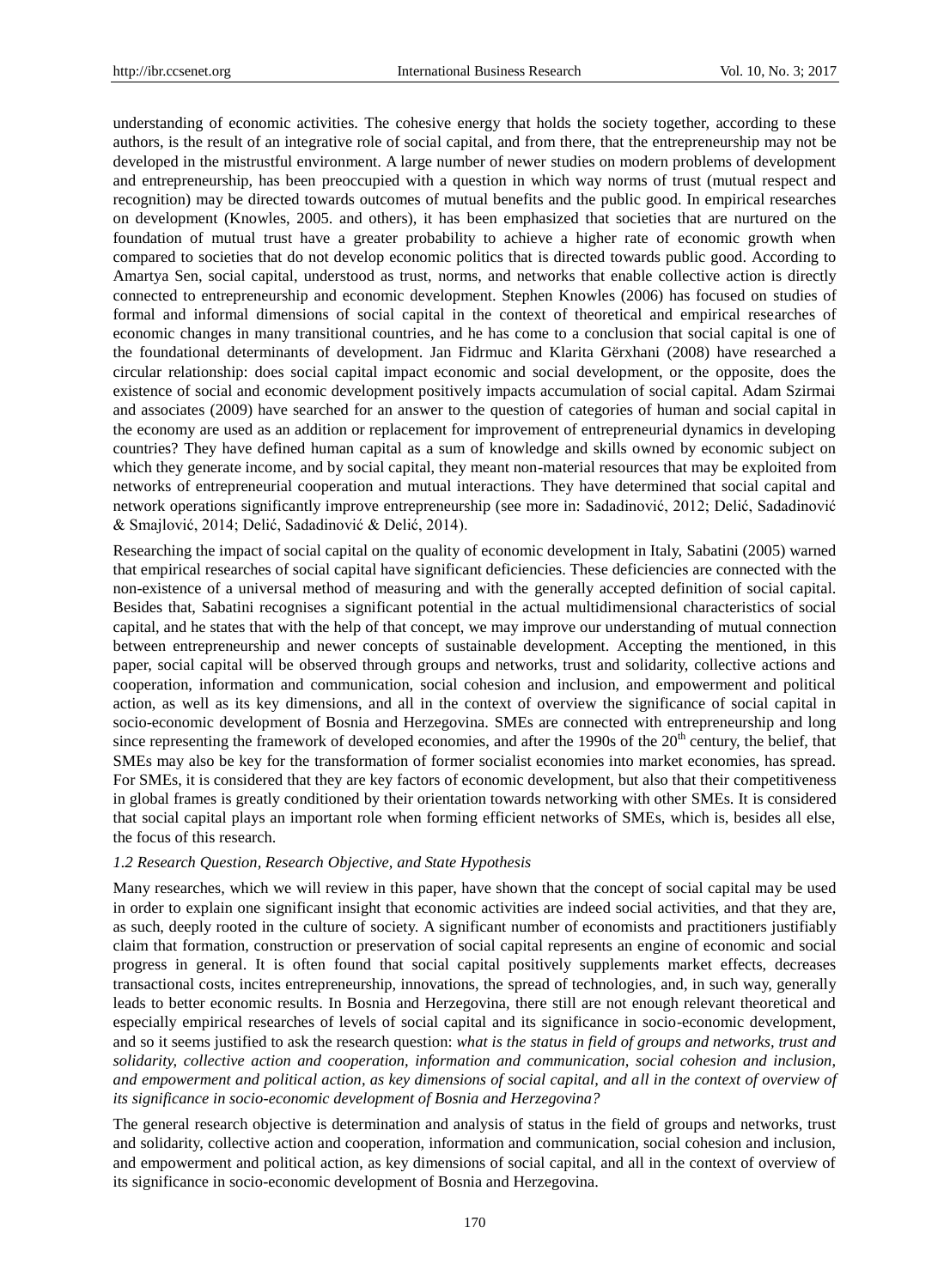In accordance with the research problem, subject and general objective, it is possible to set the following research hypothesis: *Status in the field of groups and networks, trust and solidarity, collective action and cooperation, information and communication, social cohesion and inclusion, and empowerment and political action, as key dimensions of social capital, is unsatisfactory, which limits the significance of social capital in socio-economic development of Bosnia and Herzegovina.*



Figure 1. Hypothesis

## **2. Theoretical Framework and Literature Review**

Various scientists define social capital in various ways. Therefore, some authors have brought social capital in relation to trust and norms upon which the cooperation is founded (Knack and Keefer (1997), Hram and Johnson (1998)), and some authors, however, connect social capital with values such as compassion, altruism and tolerance (Fukuyama (1995)), while others emphasize connection of capital with connecting and networking individuals (Narayan and Pritchett (1997), Grootaert (1998), Putnam, Leonardi and Nanetti (1993), Coleman (1988); see more in Fafchamps & Bart Minten, 1999). Since the mid-1990s of the  $20<sup>th</sup>$  century, use of that term becomes unusually intensive, and the term itself experiences extraordinary popularity. In this way, it begins to be used in many contexts; and in many, very jagged, specific areas in sociological, economic and political theories that, before all, relate to economic, political and normative aspects of development. Since it gains outstanding symbolic power, social capital becomes an integral part of many programmes connected to public politics, and there are many papers on this topic out there.

The early papers on the concept of social capital are connected, before all, to a name Lyda Judson Hanifan (The Community Center, 1920) who argued that "social capital... refer[s] to ... those tangible assets [that] count for most in the daily lives of people: namely goodwill, fellowship, sympathy, and social intercourse among the individuals and families who make up a social unit". The following are also included in the group of authors that have pioneered on the phenomenon of social capital: Jane Jacobs (The Life and Death of Great American Cities, 1961), Pierre Bourdieu and Jean-Claude Passeron (Reproduction in Education, Society and Culture, 1970), and Glenn Loury (A Dynamic Theory of Racial Income Differences, 1977); see more in Rossing Feldman & Susan Assaf, 1999).

After the initial texts on social capital, the most significant papers on this phenomenon, in the first half of the 1990s of the last century, have been written by Putnam, Bourdieu, Coleman and Fukuyama – while, during the last twenty years, hundreds of papers were written that contributed to theoretical and practical promotion of this concept for development purposes.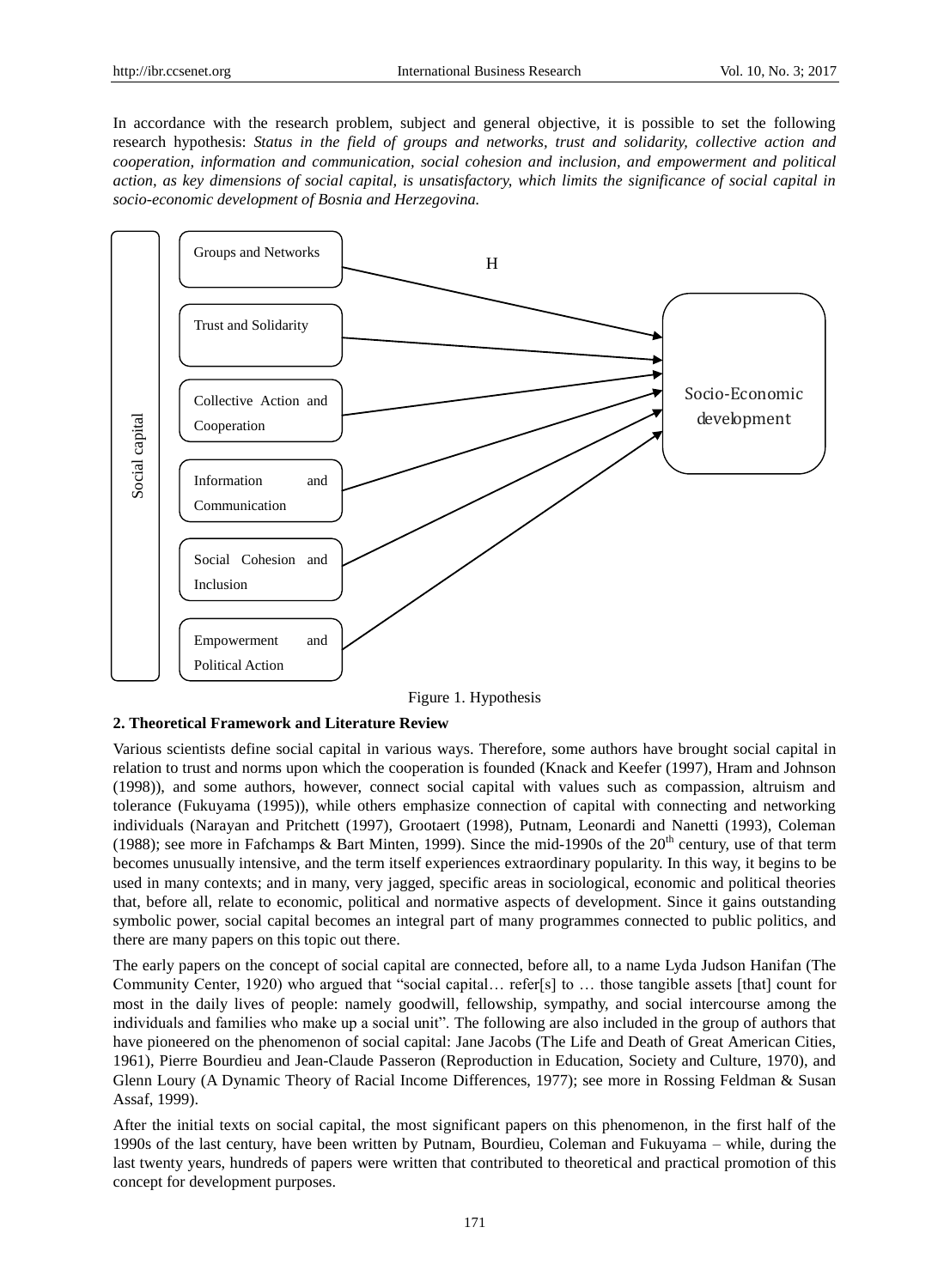During the 1990s, Putnam has dealt with the analysis of social capital intensively and extensively. He has shown an envious level of competence to consolidate economic and sociological approaches. Putnam, in great detail, combines the approach of rational choice with historical analysis, searching for the origin of regional differences in Italy that are reflected on functioning of state administration, levels of trust and corruption (Putnam, 1993). According to Putnam, social capital enables the solution to a problem that all societies face. Moreover, this problem, in political sociology, is called a dilemma of collective action. Survival of every society assumes, in principle, a certain level of cooperation or collective action of its members, in order to achieve goals of mutual benefits. Social capital refers to characteristics of the social organisation, such as trust, norms, and networks that may improve the organisation of society, that is, social action, through realisation (support or ease) of coordinated engagements (Putnam, Leonardi, Nonetti, 1993: 167). For individual action in a system of reciprocity, Putnam agrees with the Michael Taylor's observations, claiming that individual action represents a combination of short-term altruism and long-term personal interests, showing, in such way, that he believes how reciprocity may also solve problems of collective action and reconcile personal interests with solidarity (Putnam, Leonardi, Nonetti, 1993: 172).

James Samuel Coleman determines social capital as various entities consisting of some aspect of social structure and supporting certain activities of individual and corporate actors within those structures (Coleman, 1988: 98). Nevertheless, he makes a difference between social and human capital. With skills and knowledge, he recognizes a certain part of human capital in abilities of people to come together with one another. This ability is important, not only for economic life but also for other spheres of society. The ability to come together depends on how much are norms and values respected in communities. Besides that, it depends on how individual interests succumb to interests of broader groups. Social capital is, therefore, primarily a relational concept (it is defined through its function). It is built in the social structure as a public good, while the human capital is directed towards private benefits (Coleman, 1990: 302). The structure of relationships may: (1) help the establishment of obligation between social actors; (2) create a social ambiance founded on trust; (3) open, informative channels; and (4) set norms and force sanctions for certain forms of behaviour (Coleman, 1988: 102–104).

Francis Fukuyama was included in the discussion about the social, economic, and political significance of social capital in 1995 with his work Trust. He started from rehabilitation of the philosophical and anthropological significance of the concept of recognition. In that sense, he pointed to a great significance that was given to the concept of recognition by a German philosopher Georg Wilhelm Friedrich Hegel (1770-1831). By combining several scientific disciplines, Fukuyama achieves to represent how much power and significance has that fact that we, human beings, in our interrelations mutually recognise. In that sense, he writes: "Most theoreticians in the field of political sciences have understood that the significance of recognition, as well as the way in which it is extremely important in the sphere of politics. One prince, for example, that is battling another prince does not have a need for new territory or money; he usually has more of that than he needs. What he wants is recognition of his ruling or sovereignty or recognition of the fact that he is the king of kings. Request for recognition often overweighs the economic interest‖ (Fukuyama, 2003: 59). Fukuyama was proving that the human desire for recognition is universal. Every human being has an elementary need for recognition by other human beings. An economic activity represents the key moment of social life that is intertwined with various norms, rules, moral orientation and various customs, that all together shape society. Considering the challenges of globalization and changed the role that a country has on the economy, Fukuyama believes that culture is coming to the center of attention now. Therefore, the key area of modern life is the economy, in which culture has an immediate impact on prosperity on the internal plan and international order. An outstanding progress, created by the so-called technologized capitals, has served as an incubator for a liberal system of universal and equal rights, where fighting for recognition of human dignity reaches its highest point. Even though the introduction of democratic institutions and the free market has many lead countries to difficulties, especially those parts of the former real socialism world in which there is danger from violence, Fukuyama states that there is no alternative model of political and economic organisation in relation to democratic capitalism. Fukuyama avoids economic reductionism and technocentrism in order to emphazise a crucial role that, cooperation, trust or insisting on public good generally have for both the individual national economies and the new global economy. In the book, Bowling Alone: The Collapse and Revival of American Community, Putnam refers to Fukuyama in only the one place. He does this to emphasize the mutual compatibility of their opinions: a social commentator, Francis Fukuyama, has argued that economies, where citizens show a high level of social trust – that is, have a high level of social capital – will dominate in the  $21<sup>st</sup>$  century.

Bourdieu also writes about social capital. He unites sociological, philosophical, esthetic and economic traditions. He tries to enveil inner connections, correlations and mechanisms of activity between (a) social and (b) spiritual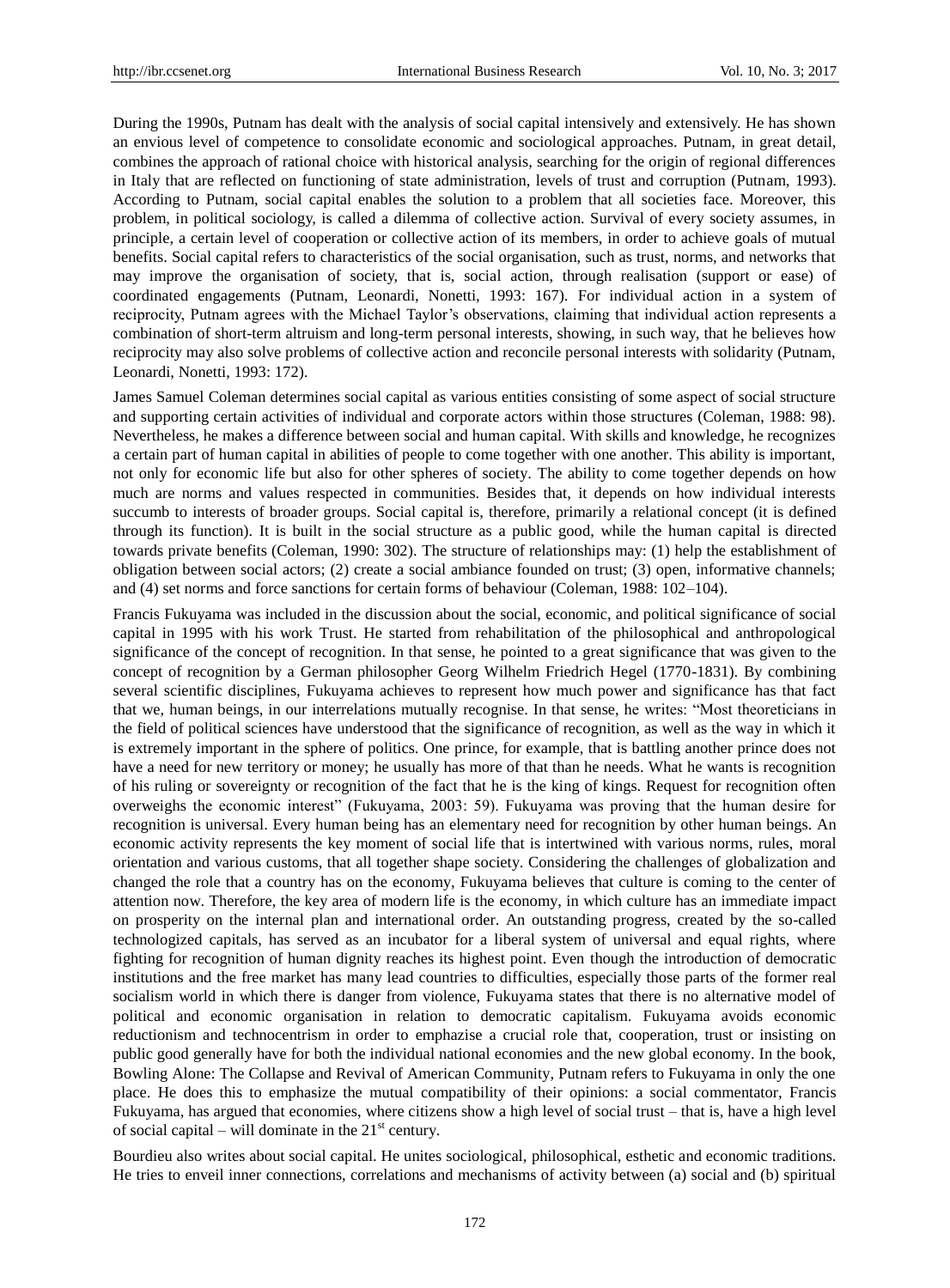structures: he tries to historically explain their interrelations. He has become famous because he introduced (or re-actualized) the terms "practice", "habitus", "cultural capital" and "research field" into social sciences. Since 1964, he lectured École des Hautes Études en Sciences Sociales (in Paris). Since 1975, he edited an interdisciplinary magazine Actes de la Recherche en Sciences Sociales. In 1981, he got tenure at Collège de France, the most prestige academic institution in France, and, at the end, became one of the leading French intellectuals. At first glance, Bourdieu's work includes a great number of topics. His theory system has been built with a consitant intent to overcome opposition of, in his opinion, unnatural and unuseful "objectivism" and ―subjectivism‖ in social sciences, that is, those models that emphasize structures exclusively (classical structuralism), and those that primarily lean on experience and on representations of social actors (interactionism, ethnomethodology) (Bourdieu, 1999). "Social science should also incorporate, as its subject, social reality and observation of that reality, points of view which actors, depending on the position in the objective social space, have in relation to that reality."

He sees society as a multidimensional space within which social actors presume their position. This position is determined by the scope of their total capital. In that sense (by hierarchy), he differs dominant classes, that excel in the sense that they have strong global capital available, and dominated classes, which capital is of modest scope, considering that there is one dominated fraction within the dominating class made up of social actors whose cultural capital is stronger that economic (in modern societies, those are intellectuals, "freelance professionals‖, and such. Domination over lower classes does not rest so much on power (or on the influence of individual actors), as it does on the diverse and invisible play of symbolic violence. Thanks to the inner logic of activity of symbolic violence, a social system (that is, dominant classes) is reproduced by social segregations and classifications. By symbolic violence, Bourdieu understands power to force certain significance and values as official and legit, while, at the same time, the objective relations of strengths at the foundation of that power are hidden. The dominant classes play the card of own diversity (since capital is, in all three forms, a factor of differentiation). In order to confirm own identity and to force is onto everyone, they make it official as the only certain vision of the world. Social actors are not aware of such mechanism of domination, because it is secret, "covered with the veil of social ignorance", and the main task of sociologists is to unveil its structure.

The research objective in social sciences, according to Bourdieu, is understanding of the "deepest logic" of society, that is, also the structure of mechanism that constructs the social space and that reproduce it. In order to achieve that, it is necessary to "dive into uniqueness of one empirical reality" and to apply various methods of observation and measuring, quantitative and qualitative, statistical and ethnographic, macro-sociological (because opposition of those methods, according to the author's opinion, is stripped off sense and useless) in conjugation with the adequate theoretical model (Bourdieu, 1999). According to Bourdieu, social capital refers to the ability to mobilize networks of social connections (own or someone else's) in order to achieve own goals.

Stephen Knowles (2006) has made an overview of most often cited definitions of social capital in economic literature. He had no pretentions to make a final judgment about what definition is superior. His central thesis is that there is a significant degree of overlap between concepts of social capital and informal institutions.

Woolcock (1998) also pointed to the heuristic potential of social capital. He claimed that, in researches on social capital, economists, historians, help to overcome "disciplinary provincialism". Some authors believe that many societies become dysfunctional and less productive when lacking integration of structure of social capital (Rose, 1999). Social capital is one of the main catalysts of economic and social progress (Grafton & Knowles 2004; Durlauf & Fafchampas, 2004; Stiglitz, 2008.)

Here, also, we may name only a smaller number of scientific researches that dealt with socio-economic, and other aspects, that relate to some characteristic forms of connection between social capital and economic development (Bazan & Schmitz, 1997; Woolcock, 1998; Portes, 1998; Evans, 1997; Trigilia, 2001; Fukuyama, 2002.; Harper, 2002; Adler & Kwon, 2002.; Westlund & Boltona 2003; Taube, 2005.; Sabatini, 2005.; Akcomak & Weel 2006; Ahlerup, Olsson & Yanagizawa, 2009; Ramsey, 2009). Most of the above-mentioned researches are founded on the belief that social capital, as an analytical instrument and a normative concept, may contribute to a better understanding and explanation of economic and social development. However, it should be emphasized that individual authors, such as John Elster, are sceptical towards explanatory ranges of the concept of "social capital", that is, toward attempts of their measuring for the needs of the behavioral economy. Elster believes that measuring public opinion assumes the existence of stable opinion that may be measured. However, Elster has doubted such possibility. Therefore he was also sceptical towards both the qualitative and the empirical researches that refer to social capital (Elster, 2007).

Berto Šalaj has researched the status of social capital in Bosnia and Herzegovina. At the end of his study, he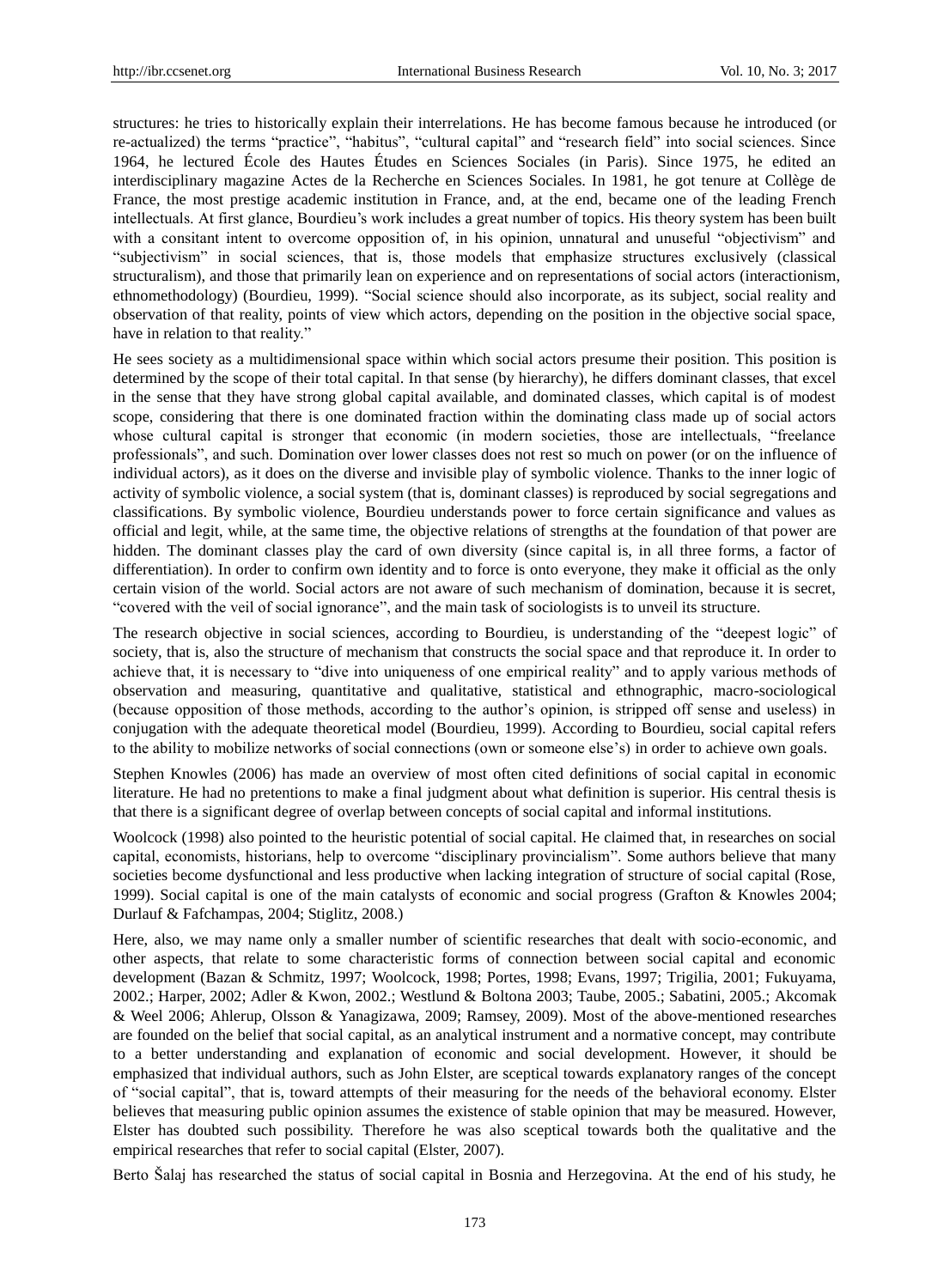admits that we should not see the results and interpretation of his descriptive-explorative research as definite answers about social capital in Bosnia and Herzegovina, but more as guidelines to directions of future analyses (Šalaj, 2009:29). Stojiljković, in his work Contribution to Research of Social Capital (2010), also deals with the problem of researching social capital in Bosnian and Herzegovinian environment. Only a few authors, in their studies and scientific papers, connect social capital, entrepreneurship, networking SMEs and socio-economic development in Bosnia and Herzegovina (see, for example: Sadadinović, 2012; Delić, Sadadinović & Smajlović, 2014; Delić, Sadadinović & Delić, 2014).

Table 1. Social Capital Dimensions: Groups and Networks, Trust and Solidarity

| V            | Social capital dimensions                                                                                                                                                                         | Measuring attitudes  |       |                    |                |                    | (df)     |                |             |                    |
|--------------|---------------------------------------------------------------------------------------------------------------------------------------------------------------------------------------------------|----------------------|-------|--------------------|----------------|--------------------|----------|----------------|-------------|--------------------|
| ariable      |                                                                                                                                                                                                   | Complete<br>ly agree | Agree | Somewha<br>t agree | Disagree       | disagree<br>$\geq$ | $\chi^2$ |                | $\mathbf P$ | μ±σ                |
| I            | <b>GROUPS AND NETWORKS</b>                                                                                                                                                                        |                      |       |                    |                |                    |          |                |             |                    |
| <br>$I-12.1$ | <br>Membership of enterprise in chambers of commerce significantly<br>contributes to improvement of operations.                                                                                   | 5                    | 18    | 37                 | 35             | 5                  | 48.40    | $\overline{4}$ | 0.000       | $3.17 \pm$<br>0.95 |
| $I-12.2$     | Membership of enterprise in associations from the same field of activity<br>significantly contributes to improvement of operations.                                                               | $\mathbf{1}$         | 10    | 34                 | 42             | 13                 | 59.50    | $\overline{4}$ | 0.000       | $3.56 \pm$<br>0.88 |
| $I-12.3$     | Membership of enterprise in clusters of small and medium enterprises<br>significantly impacts improvement of operations.<br>$\cdots$                                                              | 3                    | 13    | 13                 | 34             | $\overline{4}$     | 73.30    | $\overline{4}$ | 0.000       | $3.23 \pm$<br>0.84 |
| П            | TRUST AND SOLIDARITY                                                                                                                                                                              |                      |       |                    |                |                    |          |                |             |                    |
| $II-4.1$     | Enterprise has a high level of trust towards financial institutions.                                                                                                                              | 8                    | 42    | 40                 | 10             | $\boldsymbol{0}$   | 41.12    | $\mathfrak z$  | 0.000       | $3.48 \pm$<br>0.78 |
| $II-4.2$     | Enterprise has a high level of trust towards government institutions.                                                                                                                             | 3                    | 23    | 54                 | 17             | 3                  | 87.60    | $\overline{4}$ | 0.000       | $3.06 \pm$<br>0.80 |
| $II-4.3$     | Enterprise has a high level of trust towards efforts of political structures in<br>the scope of ensuring better conditions for economic development.                                              | $\mathbf{1}$         | 11    | 44                 | 31             | 13                 | 59.40    | $\overline{4}$ | 0.000       | $2.56 \pm$<br>0.89 |
| $II-4.4$     | Enterprise has a high level of trust towards government incentive<br>programmes for development of small and medium enterprises.                                                                  | 3                    | 20    | 45                 | 23             | 9                  | 52.20    | $\overline{4}$ | 0.000       | $2.85 \pm$<br>0.95 |
| $II-4.5$     | Enterprise has a high level of trust towards programmes of education and<br>training in the field of entrepreneurship.                                                                            | $\overline{4}$       | 30    | 48                 | 14             | $\overline{4}$     | 71.60    | $\overline{4}$ | 0.000       | 3.16<br>±0.86      |
| II-4.6       | Enterprise has a high level of trust towards business partners.                                                                                                                                   | 18                   | 52    | 28                 | $\overline{c}$ | $\boldsymbol{0}$   | 52.64    | 3              | 0.000       | $3.86 \pm$<br>0.73 |
| $II-4.7$     | Enterprise has a high level of trust when making alliances/clusters with<br>other enterprises for an easier appearance on domestic and/or international<br>market.                                | 9                    | 34    | 47                 | 8              | $\overline{c}$     | 75.70    | $\overline{4}$ | 0.000       | $3.40 \pm$<br>0.84 |
| <br>II-6.1   | <br>SMEs give back part of their profits to society by engaging in the field of<br>important social projects and environment protection projects.                                                 | 3                    | 25    | 52                 | 19             | $\mathbf{1}$       | 85.00    | $\overline{4}$ | 0.000       | $3.10 \pm$<br>0.77 |
| $II-6.2$     | Civic organisations are significant partners of small and medium<br>enterprises during the realisation of environment protection projects, and<br>projects significant for society and community. | $\mathbf{2}$         | 23    | 54                 | 20             | $\mathbf{1}$       | 92.50    | $\overline{4}$ | 0.000       | $3.5 \pm$<br>0.74  |
| $II-6.3$     | SMEs solve social, environmental, and problems in community, more<br>efficiently than governments do.                                                                                             | 10                   | 44    | 37                 | 9              | $\boldsymbol{0}$   | 39.44    | 3              | 0.000       | $3.55 \pm$<br>0.80 |
| II-6.5       | Governments are competent to connect potential entrepreneurs, enterprises<br>and civic organisations on specific social, environmental or projects<br>significant to communities.                 | $\overline{4}$       | 18    | 43                 | 28             | 7                  | 51.10    | $\overline{4}$ | 0.000       | 2.84<br>±0.94      |
| $II-6.7$     | Social responsibility is a significant source of competitive advantage for<br>SME <sub>s</sub> .                                                                                                  | 14                   | 52    | 29                 | 5              | $\boldsymbol{0}$   | 50.64    | 3              | 0.000       | 3.75<br>±0.76      |
| $II-6.8$     | SMEs that promote their environmental, or social project comes across<br>scepticism more often than they come across approval.                                                                    | 12                   | 34    | 39                 | 13             | $\mathfrak{2}$     | 49.70    | $\overline{4}$ | 0.000       | $3.41 \pm$<br>0.93 |
|              |                                                                                                                                                                                                   |                      |       |                    |                |                    |          |                |             |                    |

## **3. Research Methodology**

Methodological research problems in this field are connected to difficulties in operationalization of the concept of social capital, which is the result of either unclear or tautological definitions (for example, it has been unclearly determined if the trust is the result of social capital or an assumption for development of social capital), or theoretical concepts that are hard to verify in practice (such as the Bourdieu determination of social capital, for example) (Ignajtović, 2011, p. 90; Portes,1998). In the subject research, a questionnaire was used as an instrument for data collection, developed on the foundation of a six-dimensional The Integrated Questionnaire, developed by Woolcock (Woolcock, 2001) for the needs of the World Bank, and, by respecting the guidelines and recommendation from the Conference on the Measurement of Social Capital, held in London, from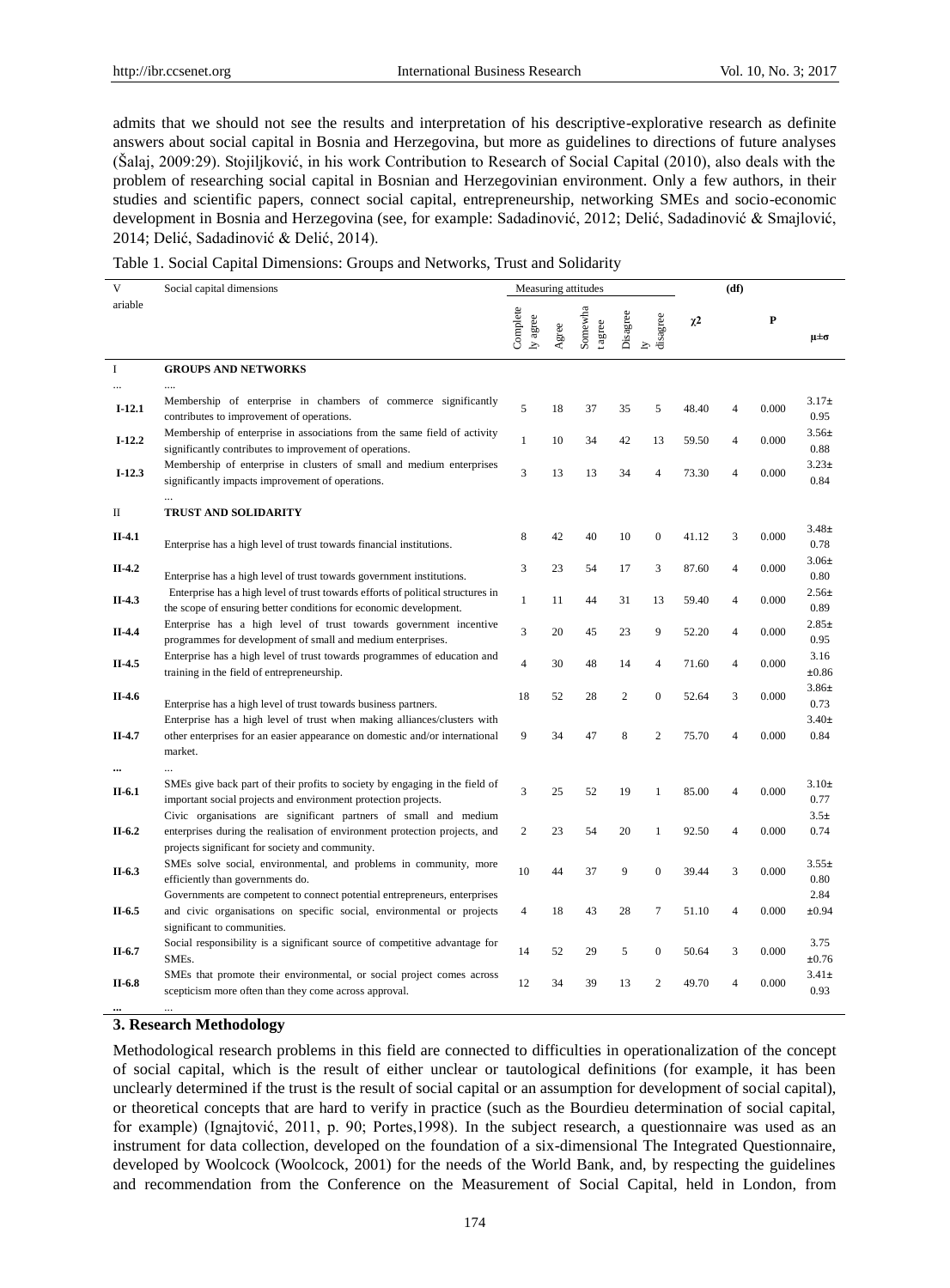September 25-27, 2002, and organised by the Organization for Economic Co-operation and Development (OECD). The questionnaire consists of 7 parts, where the first refers to demographic data about the surveyed and the enterprise, and other six parts refer to 1) groups and networks, 2) trust and solidarity, 3) collective action and cooperation, 4) information and communication, 5) social cohesion and inclusion, and 6) empowerment and political action. The questionnaires were filled by members of top management teams of small and medium enterprises (72% male and 28% female; 31.00% aged between 31-40, 28% aged up to 30, 26% aged between 41-50, and 15% aged over 50 years) between December 2015 and March 2016 in 100 Bosnian and Herzegovinian enterprises that are classified in various branches of operations.

#### *3.1 Results and Discussion*

Research results show a relatively low level of participation of surveyed (members of the top management team in SMEs) in professional and other groups and networks from the field of social life in the local community. Namely, only 21% of surveyed  $(2.08 \pm 0.97)$  stated that they are an active member of professional associations, 19% stated that they are a member of business associations  $(1.9 \pm 0.81)$ , 8% are in political parties and movements (1.46 $\pm$ 0.69), 9% in groups in the field of culture (1.73 $\pm$ 0.75), 17% in groups from the field of sports  $(1.87 \pm 0.84)$ , 15% in the field of education  $(1.67 \pm 0.84)$ , 7% belong to faith and spiritual groups  $(1.42 \pm 0.71)$ , 5% to ethnic and national groups  $(1.53 \pm 0.69)$ . Similar results have also been recorded in research conducted in Bosnia and Herzegovina in 2011/2012 (see: Sadadinovic. 2012 p. 105). Managers of SMEs perceive membership of enterprises in networks as a relatively significant determinant of the success of their operations.

It is interesting that research results show that, in Bosnia and Herzegovina, there is a higher level of trust managers give to financial institutions (3.48 $\pm$ 0.78), towards business partners (3.86 $\pm$ 0.73), as well as a higher level of trust when making alliances/clusters with other enterprises in order to more easily appear on domestic and/or international market  $(3.40\pm0.84)$ , rather than towards government institutions  $(3.06\pm0.80)$  and government incentive programmes for development of small and medium enterprises  $(2.85 \pm 0.96)$ . The lowest level of trust, the surveyed have shown towards political structures when questioning their actions in the field of ensuring better conditions for economic growth  $(2.56\pm0.89)$ .

The average number of close friends in an enterprise, according to managers' answers is 4.21 (while in 2011, this number was 5.43, see Delić, Delić & Sadadinović, 2014), but with the long average deviance of 6.82, and an average number of friends outside the enterprise 6.02 (while in 2011, this number was 10.82, see Delić, Delić & Sadadinović, 2014) with an extremely high deviance of 9.67.

According to research results, in Bosnia and Herzegovina, in the past 5 years, there has been a noticeable relative growth of solidarity, where this relative growth of solidarity is greater among members of the network that the enterprise is part of (3.67 $\pm$ 0.74), than among employees (3.38 $\pm$ 0.85), and among people in local and wider social community  $(3.04 \pm 0.89)$ .

The research results show that managers in SMEs see social responsibility as a relatively significant source for the realisation of competitive advantage (3.75 **±**0.76), even though they believe that local and broader community does not still perceive socially responsible activity of an enterprise as extremely significant. The surveyed believe that the inability to realise a higher level of solidarity and social responsibility in local and broader community is due to a dysfunctional and irresponsible government in Bosnia and Herzegovina.

When it is the question of collective action and cooperation, it is noticeable that SMEs are more actively involved in the project for the well-being of the social community  $(3.32 \pm 0.99)$  than they are involved in the creation of strategic partnerships with other SMEs (3.00  $\pm$ 1.05). Social sensitivity and responsibility of SMEs is significant for the social community, however, so is networking of these Bosnian and Herzegovinian enterprises extremely important in the sense of strengthening their competitiveness, and with that, the economic development of Bosnia and Herzegovina. Managers of Bosnian and Herzegovinian SMEs show a high level of mistrust towards governments and government institution, and this is confirmed by data gotten in the field of information and communication. Namely, managers believe that information received from business partners  $(4.02 \pm 0.78)$  are more relative than the ones received from government institutions (2.73 $\pm$ 1.13). A relatively low level of importance was given by managers to the daily newspaper ( $2.77 \pm 1.00$ ) and television and radio ( $2.90 \pm 1.00$ ) 1.03), considering that these media are dealing more with the daily political information than the questions relevant for the socio-economic development of Bosnia and Herzegovina.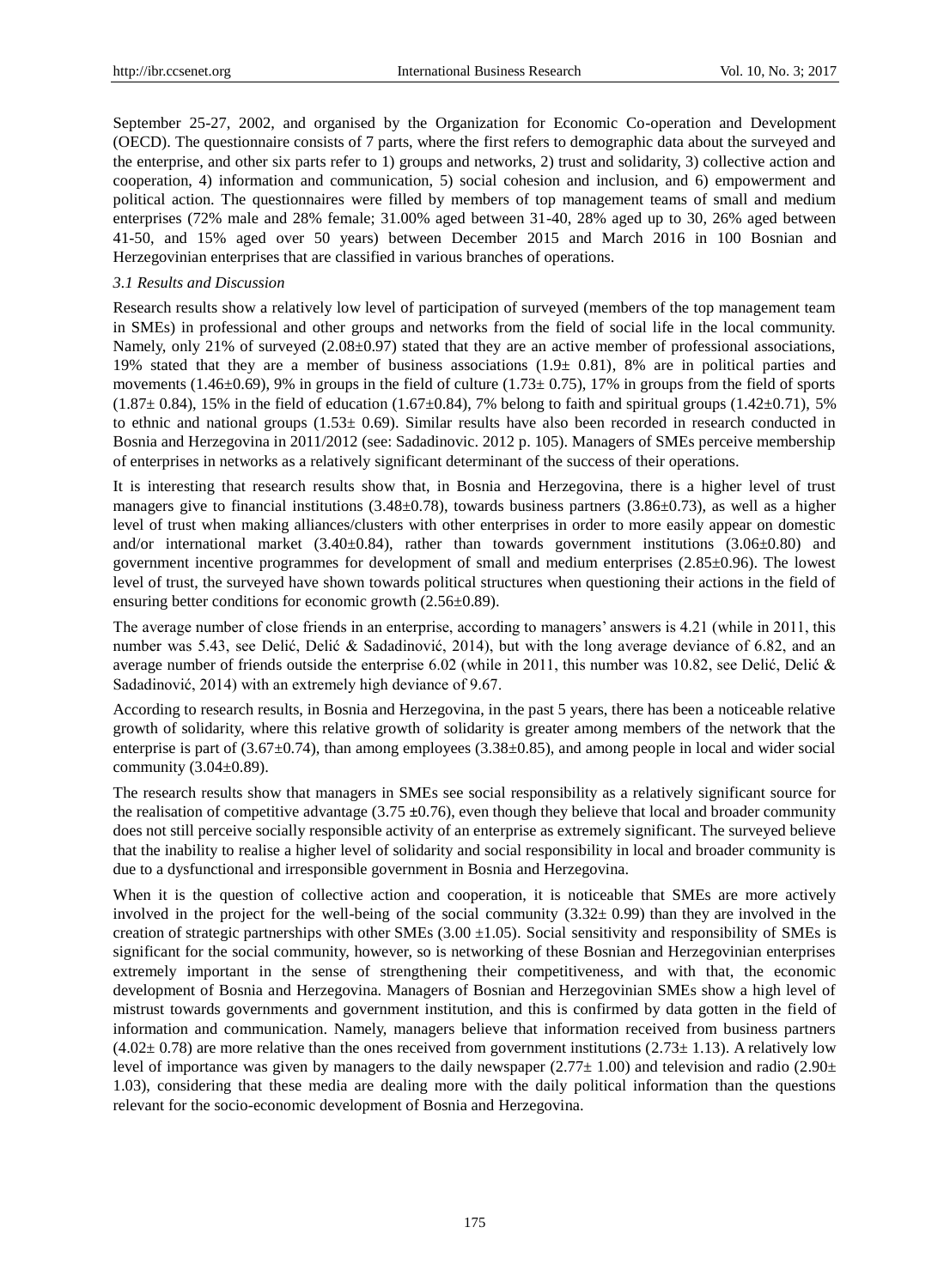#### Table 2. Social Capital Dimensions: Collective Action and Cooperation, Information and Communication

| V         | Social capital dimensions                                                                                                  | Measuring attitudes                          |       |                    |                          | (df)           |          |   |              |                    |
|-----------|----------------------------------------------------------------------------------------------------------------------------|----------------------------------------------|-------|--------------------|--------------------------|----------------|----------|---|--------------|--------------------|
| ariable   |                                                                                                                            | <b>Complet</b><br>ommo<br>$\epsilon_{\rm D}$ | Agree | Somewh<br>at agree | Disagre<br>$\frac{1}{2}$ | disagree       | $\chi^2$ |   | $\mathbf{P}$ |                    |
| $\rm III$ | <b>COLLECTIVE ACTION AND COOPERATION</b>                                                                                   |                                              |       |                    |                          |                |          |   |              | $\mu \pm \sigma$   |
| $\cdots$  |                                                                                                                            |                                              |       |                    |                          |                |          |   |              |                    |
|           | Collective action and cooperation of individuals                                                                           |                                              |       |                    |                          |                |          |   |              |                    |
| $III-1.1$ | In the past 12 months, you were actively involved in some of                                                               | 8                                            | 42    | 33                 | 11                       | 6              | 53.70    |   | 0.000        | $3.35 \pm$<br>0.99 |
|           | the actions for the well-being of the broader social or local<br>community.                                                |                                              |       |                    |                          |                |          | 4 |              |                    |
| $III-1.2$ | People eagerly get involved in actions for well-being of the<br>broader social or local community.                         | 5                                            | 15    | 50                 | 27                       | 3              | 74.40    | 4 | 0.000        | $2.92 +$<br>0.86   |
|           | Collective action and cooperation of enterprises                                                                           |                                              |       |                    |                          |                |          |   |              |                    |
| $III-2.1$ | In the past 12 months, your enterprise was involved in many<br>projects for the well-being of the broader social or local  | 12                                           | 31    | 37                 | 17                       | 3              | 38.60    | 4 | 0.000        | $3.32 \pm$<br>0.99 |
|           | community.                                                                                                                 |                                              |       |                    |                          |                |          |   |              |                    |
| $III-2.2$ | In the past 12 months, your enterprise entered into a strategic<br>partnership with other small and/or medium enterprises. | $\tau$                                       | 28    | 29                 | 30                       | 6              | 30.50    | 4 | 0.000        | 3.00<br>±1.05      |
| IV        | <b>INFORMATION AND COMMUNICATION</b>                                                                                       |                                              |       |                    |                          |                |          |   |              |                    |
|           | Enterprise management receives important information<br>from the following sources                                         |                                              |       |                    |                          |                |          |   |              |                    |
| $IV-2.1$  |                                                                                                                            | 5                                            | 25    | 33                 | 29                       | 8              | 32.20    | 4 | 0.000        | $2.90 \pm$         |
|           | Television and radio                                                                                                       |                                              |       |                    |                          |                |          |   |              | 1.03               |
| $IV-2.2$  | Daily newspaper                                                                                                            | $\overline{4}$                               | 22    | 28                 | 39                       | 7              | 42.70    | 4 | 0.000        | $2.77 +$<br>1.00   |
|           |                                                                                                                            |                                              |       |                    |                          |                |          |   |              | 3.94               |
| $IV-2.3$  | Internet                                                                                                                   | 36                                           | 32    | 24                 | 6                        | 2              | 46.80    | 4 | 0.000        | $\pm 1.01$         |
| $IV-2.4$  | Scientific magazines                                                                                                       | 23                                           | 30    | 28                 | 15                       | $\overline{4}$ | 22.70    | 4 | 0.000        | $3.53 \pm$<br>1.12 |
| $IV-2.5$  | Professional associations                                                                                                  | 17                                           | 30    | 32                 | 17                       | 4              | 25.90    | 4 | 0.000        | 3.39<br>$\pm 1.08$ |
| $IV-2.6$  | <b>Business partners</b>                                                                                                   | 27                                           | 52    | 17                 | $\overline{4}$           | $\overline{0}$ | 49.52    | 3 | 0.000        | $4.02 \pm$<br>0.78 |
| $IV-2.7$  | Market research                                                                                                            | 32                                           | 40    | 22                 | 5                        | $\mathbf{1}$   | 56.70    | 4 | 0.000        | 3.97<br>±0.92      |
| $IV-2.8$  | Government institutions                                                                                                    | 6                                            | 19    | 33                 | 26                       | 16             | 20.90    | 4 | 0.000        | $2.73 \pm$<br>1.13 |
| $IV-2.9$  | Informal communication with persons involved in political<br>structures.                                                   | $\overline{7}$                               | 12    | 28                 | 33                       | 20             | 23.30    | 4 | 0.000        | $2.53 \pm$<br>2.15 |
|           |                                                                                                                            |                                              |       |                    |                          |                |          |   |              |                    |

When it is the question of social cohesion or inclusion, as a dimension of social capital, the research results show that, according to the opinions of the surveyed, distance in interpersonal relations is significantly higher today than in the period before the past war in Bosnia and Herzegovina  $(3.43 \pm 0.99)$ , and that the relative growth of distance in interpersonal relations in the social community  $(3.13 \pm 0.88)$ , and material values are becoming growingly more important than ethical or moral ones. The presented result point towards the conclusion that the Bosnian and Herzegovinian society is still not consolidated in the post-war and transitional period, which means that the role of social capital in the socio-economic consolidation and integration is of great importance. The main reason, according to the opinion of the surveyed, for the growth in violence and insecurity in Bosnia and Herzegovina, is before all unemployment and poverty  $(3.65 \pm 0.97)$ , then incorrect politics of transition and privatisation (3.16±1.07), rather than ethnic and religious tension (2.39±0.93). Conflicts within enterprises are at a relatively low level.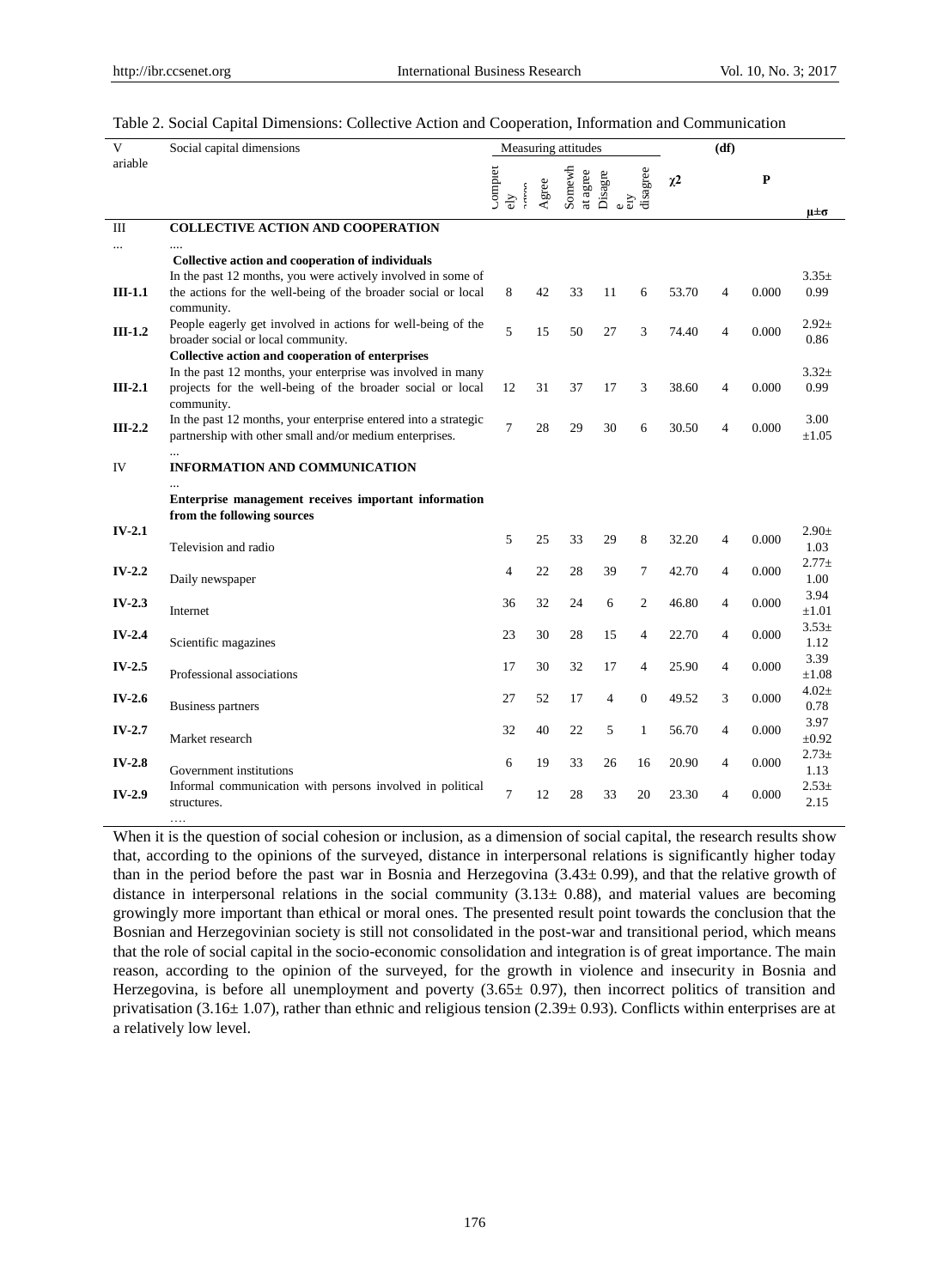#### Table 3. Social Capital Dimensions: Social Cohesion and Inclusion

| Variable           | Social capital dimensions                                                                                                                                                                                                                                  | Measuring attitudes            |        |                    |                          |                | df             |        |                |                             |
|--------------------|------------------------------------------------------------------------------------------------------------------------------------------------------------------------------------------------------------------------------------------------------------|--------------------------------|--------|--------------------|--------------------------|----------------|----------------|--------|----------------|-----------------------------|
|                    |                                                                                                                                                                                                                                                            | <b>Complet</b><br>arras<br>ely | Agree  | Somewh<br>at agree | Disagre<br>$\frac{1}{2}$ | disagree       | $\chi^2$       |        | ${\bf P}$      | μ±σ                         |
| V                  | SOCIAL COHESION AND INCLUSION                                                                                                                                                                                                                              |                                |        |                    |                          |                |                |        |                |                             |
|                    | Level of distance in interpersonal relations                                                                                                                                                                                                               |                                |        |                    |                          |                |                |        |                |                             |
| $V-1.1$            | There is a high level of distance in interpersonal relations<br>within the social community I live in.                                                                                                                                                     | 3                              | 36     | 33                 | 27                       | 1              | 56.20          | 4      | 0.000          | $3.13 \pm$<br>0.88          |
| $V-1.2$            | Distance in interpersonal relations in significantly higher today<br>than it was in the period prior to the last war.                                                                                                                                      | 15                             | 30     | 42                 | 9                        | $\overline{4}$ | 49.30          | 4      | 0.000          | $3.43 \pm$<br>0.99          |
| $V-1.3$            | Material values are becoming more important than the ethical<br>and moral values in the community I live in.                                                                                                                                               | 31                             | 22     | 40                 | 6                        | $\mathbf{1}$   | 54.10          | 4      | 0.000          | $3.76 \pm$<br>1.00          |
| $V-1.4$            | Distance in interpersonal relations is significantly higher<br>among members of different ethnic groups than among<br>members of the same ethnic community.                                                                                                | 6                              | 41     | 27                 | 25                       | $\mathbf{1}$   | 53.60          | 4      | 0.000          | $3.26 \pm$<br>0.94          |
| $V-8.1$            | Conflicts and violence in the social community<br>In the social community I live in, security is at the high level.                                                                                                                                        | 5                              | 20     | 50                 | 22                       | 3              | 70.90          | 4      | 0.000          | 3.02<br>$\pm 0.86$          |
| $V-8.2$            | I think that violence levels in the past five years have grown<br>significantly.                                                                                                                                                                           | 17                             | 36     | 25                 | 19                       | 3              | 29.00          | 4      | 0.000          | $3.45 \pm$<br>1.08          |
| $V-8.3$            | I know a great number of people that have been victims of<br>violence or robbery in the past 12 months.                                                                                                                                                    | 5                              | 19     | 30                 | 40                       | 6              | 46.10          | 4      | 0.000          | 2.77<br>±0.99               |
| $V-8.4$            | The main reason for increase of violence and robberies in our<br>community is unemployment and poverty.                                                                                                                                                    | 24                             | 27     | 40                 | 8                        | $\mathbf{1}$   | 48.50          | 4      | 0.000          | $3.65 \pm$<br>0.97          |
| $V-8.5$            | The main reason for increase of violence and robberies in our<br>community is ethnic and religious tension.                                                                                                                                                | $\overline{2}$                 | 9      | 30                 | 43                       | 16             | 54.50          | 4      | 0.000          | $2.39 +$<br>0.93            |
| $V-8.6$            | The main reason for increase of violence and robberies in our<br>community are incorrect politics of transition and privatization.                                                                                                                         | 13                             | 22     | 38                 | 22                       | 5              | 30.30          | 4      | 0.000          | $3.16 \pm$<br>1.07          |
| $V-9.1$<br>$V-9.2$ | Conflicts inside and outside of an enterprise<br>In the past 12 months, the number of conflicts (between groups<br>and/or individuals) in your enterprise has significantly<br>increased.<br>In the past 12 months, the number of conflicts with strategic | $\mathbf{0}$<br>$\mathbf{0}$   | 4<br>3 | 13<br>15           | 52<br>49                 | 31<br>33       | 54.00<br>48.96 | 3<br>3 | 0.000<br>0.000 | 1.90<br>±0.77<br>$1.88 \pm$ |
|                    | partners/customers/suppliers is growing.                                                                                                                                                                                                                   |                                |        |                    |                          |                |                |        |                | 0.77                        |

By analysing results gathered in the field of measuring opinions of the surveyed about the degree of control over own life, we may conclude that there is a proactive attitude of individuals towards own life ("I believe I have control when making decisions that might change my life path":  $4.18 \pm 0.73$ ) and a relatively proactive attitude towards the social community ("I believe that I impact decision making that would make the social community I belong to a better place for living":  $3.34 \pm 1.00$ ), which represents a solid foundation for strengthening social capital in Bosnia and Herzegovina.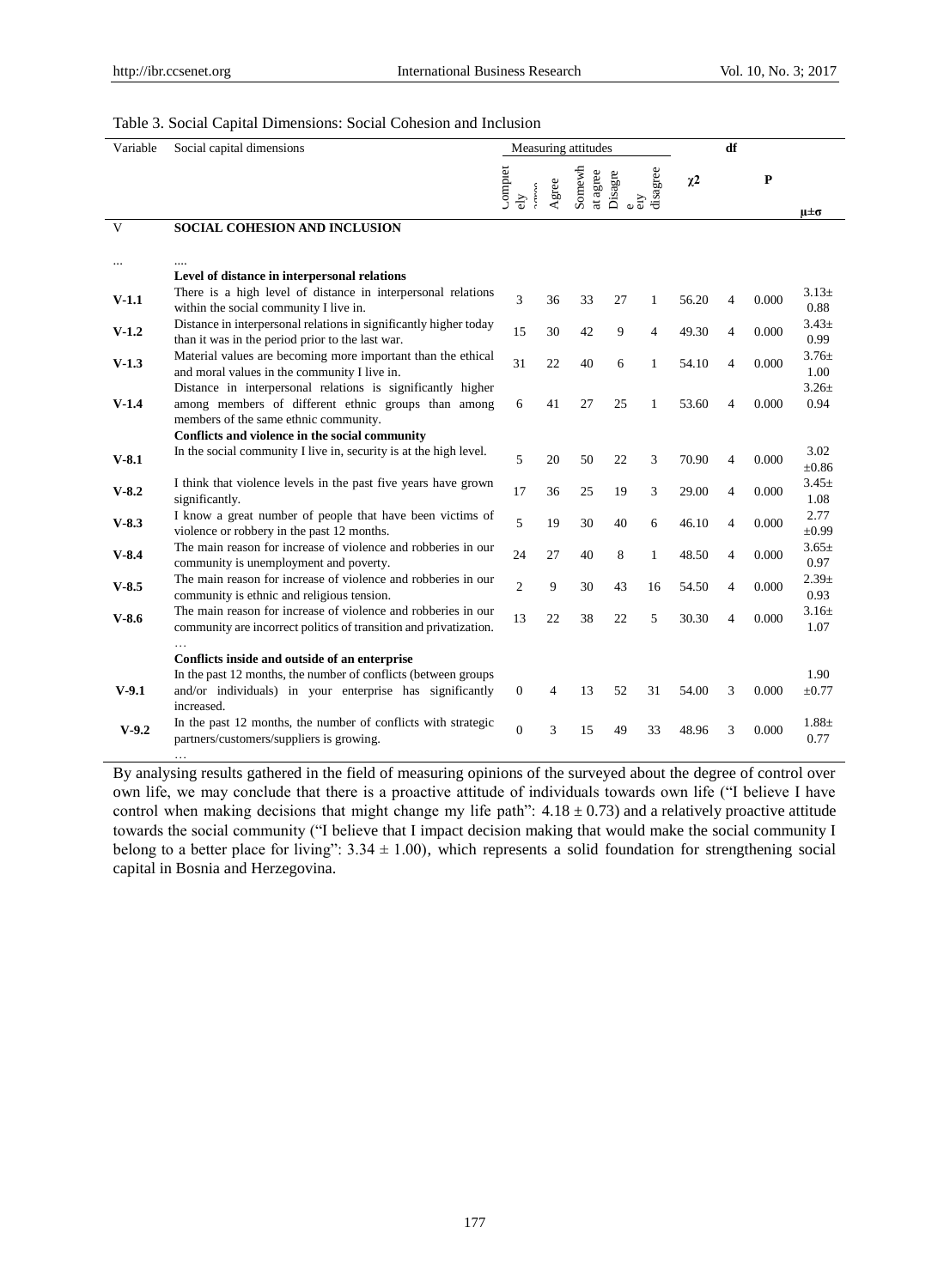#### Table 4. Social Capital Dimensions: Empowerment and Political Action

| Variable | Social capital dimensions                                                                                                                                                                                          | Measuring attitudes                  |       |                    |         |                        |          |   |             |                          |
|----------|--------------------------------------------------------------------------------------------------------------------------------------------------------------------------------------------------------------------|--------------------------------------|-------|--------------------|---------|------------------------|----------|---|-------------|--------------------------|
|          |                                                                                                                                                                                                                    | <b>Complet</b><br><b>DOMAI</b><br>ъþ | Agree | Somewh<br>at agree | Disagre | disagree<br>$\epsilon$ | $\chi^2$ |   | $\mathbf P$ | μ±σ                      |
| VI       | <b>EMPOWERMENT AND POLITICAL ACTION</b>                                                                                                                                                                            |                                      |       |                    |         |                        |          |   |             |                          |
| $VI-1.1$ | <br>Degree of control over own life<br>I believe I have control when making decisions that affect my<br>everyday life.                                                                                             | 40                                   | 51    | 8                  | 1       | $\mathbf{0}$           | 70.64    | 3 | 0.000       | 4.30<br>$\pm$<br>0.66    |
| $VI-1.2$ | I believe I have control when making decisions that might<br>change my life path.                                                                                                                                  | 36                                   | 47    | 16                 | 1       | $\mathbf{0}$           | 50.48    | 3 | 0.000       | 4.18<br>$\pm$<br>0.73    |
| $VI-1.3$ | I believe I impact decision making that would make the social<br>community I belong to a better place for living.                                                                                                  | 16                                   | 22    | 44                 | 16      | 2                      | 46.80    | 4 | 0.000       | 3.34<br>$\pm$<br>1.00    |
| $VI-4.1$ | Attitudes towards networking and strategic partnerships<br>Your enterprise impacts development of local and broader social<br>community.                                                                           | 18                                   | 34    | 43                 | 5       | $\mathbf{0}$           | 34.16    | 3 | 0.000       | 3.65<br>土<br>0.83        |
| $VI-4.2$ | Activities of business associations, whose member is your<br>enterprise, also, may encourage a change of political or legal<br>environment in order to improve enterprise competitiveness.                         | 7                                    | 20    | 49                 | 23      | $\mathbf{1}$           | 69.00    | 4 | 0.000       | 3.09<br>$_{\pm}$<br>0.87 |
| $VI-4.3$ | By making strategic partnerships/clusters of small and medium<br>enterprises, their international affirmation may be realised.                                                                                     | 10                                   | 39    | 39                 | 12      | $\mathbf{0}$           | 31.44    | 3 | 0.000       | 3.47<br>$\pm$<br>0.83    |
| $VI-4.4$ | The success of operations of your enterprise is mostly<br>conditioned by business politics and quality of management,<br>rather than the political, legal or economic environment in<br>which enterprise operates. | 19                                   | 43    | 25                 | 11      | 2                      | 48.00    | 4 | 0.000       | 3.66<br>$\pm$<br>0.98    |
| $VI-4.5$ | Making strategic partnerships/clusters between small and<br>medium enterprises should be encouraged by the country with<br>special development programmes.<br>$\cdots$                                             | 23                                   | 44    | 24                 | 7       | 2                      | 54.70    | 4 | 0.000       | 3.79<br>$_{\pm}$<br>0.95 |

Even though, on the grounds of earlier analyzed attitudes of SMEs managers, we may conclude that there is a relatively high level of mistrust towards governments, government insititutions, and political structures, these managers still believe that establishment of strategic partnerships/clusters between small and medium enterprises should be incented by government with special development programmes (3.79  $\pm$  0.95), since these strategic unions and partnerships are significant for their international affirmation  $(3.47 \pm 0.83)$ .

#### **4. Conclusion and Recommendations**

Social capital is becoming a tool for understanding roles played by non-economic factors in economic life, such as norms, values, trust, social sensitivity, networks, and such. Since social capital positively supplements market actions, decreases transaction costs, incents entrepreneurship, innovations and technology spread, and in that way, generally, leads to better economic results, today, it is generally accepted opinion that establishment and perseverance of *social capital* represents one of the key starters of economic and social progress. From there, the connection between social capital, entrepreneurship, and economic development, becomes a subject of interest of numerous authors that deal with interdisciplinary researches. They believe that SMEs should be generators of the development of post-transitional economies. Globalization and internationalization of operations have generated to hyper-competitiveness a hyper-changeability of conditions in which these enterprises operate, and networking, that is, the formation of clusters of SMEs is considered one of the key strategic options for the achievement of competitiveness of these enterprises on markets. An important role in efficient networking of named enterprises plays social capital itself as an integrating mechanism. Methodological problems in researching social capital are connected with difficulties in its operationalization. As a consequence of named methodological problems, the difference in instruments, for the collection of empirical data about the degree of development of social capital and its impact on socio-economic development, is evident. In subject research, a six-dimensional instrument for measuring social capital was used, and it includes groups and networks, trust and solidarity, collective action and cooperation, information and communication, social cohesion and inclusion, and empowerment and political action. The results of the empirical research presented in this paper show a low level of interests of managers in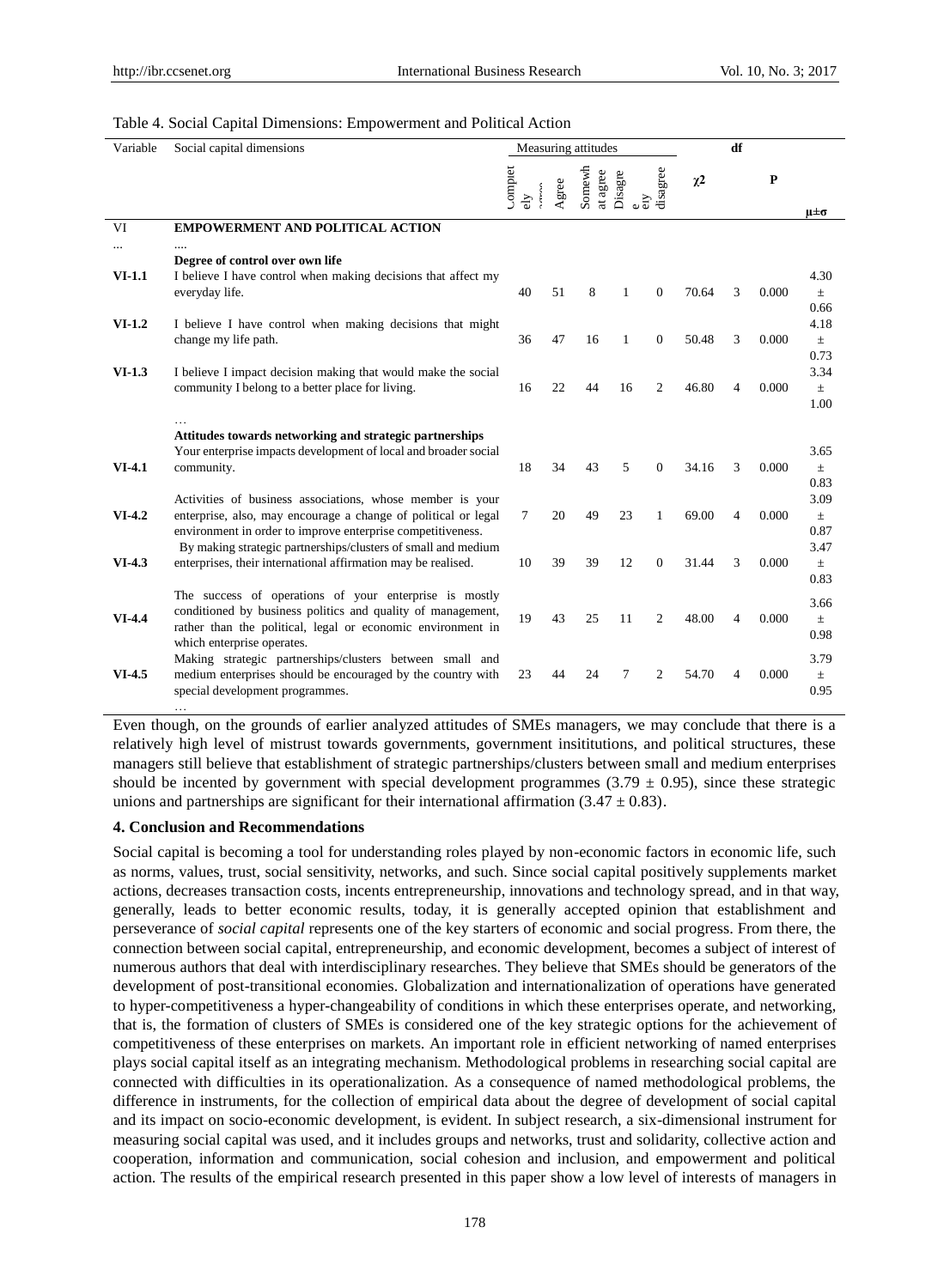SMEs for membership in groups and networks, in professional ones, and those that are formed in other areas of social life in a community. Moreover, besides that, SMEs managers perceive membership of an enterprise in networks as a relatively significant determinant of the success of their operations.

A relatively low degree of trust as an important dimension of social capital was also determined, and this may be a significant obstacle for socio-economic growth in Bosnia and Herzegovina. Namely, research results show that, in Bosnia and Herzegovina, managers show a higher degree of trust towards financial institutions, towards business partners and members of networks and groups, than towards government institutions, political structures, and government programmes. The number of close friends inside and outside of an enterprise adapts a regressive rate in comparison to the previous period, even though, a relative growth of solidarity has been noticed. If we consider that the national culture of ex-Yugoslavian countries, and Bosnian and Herzegovinian as well, is dominantly collectivistic and solidaristic (Hofstede, 1991, 2001), these results have multiple significance and are unhelpful with the question of social capital and its positive implication on socio-economic development. The inability to achieve a higher level of solidarity and social responsibility in local and broader community is due to the dysfunctional and irresponsible government in Bosnia and Herzegovina, according to the surveyed. Similar results have also been recorded in the field of information and communication, as a dimension of social capital. Namely, managers believe that for an enterprise, more relevant information are received from business partners than from government institutions. A relatively low degree of importance is given by managers to a daily newspaper and television and radio since these media deal more with daily political information that questions relevant information for the socio-economic development of Bosnia and Herzegovina.

When we consider research results in the field of social cohesion and inclusion, it is significant that the distance in interpersonal relations is significantly higher today than in the period prior to the past war in Bosnia and Herzegovina, as well as that a relative growth of distance in interpersonal relations is noticeable, as is the growth in importance of material values in comparison to ethical and moral. The increase in violence and insecurity in Bosnia and Herzegovina is caused before all by unemployment and poverty, and incorrect politics of transition and privatization, rather than ethnic and religious tension. A proactive attitude of individuals towards own life has been determined, as was a relatively proactive attitude towards social community (which is surprising considering that for Bosnian and Herzegovina culture, a low level of individualism is immanent, Hofstad, 1991, 2001), which represents a good foundation for strengthening social capital in Bosnia and Herzegovina, and establishing strategic partnerships/clusters between small and medium enterprises should be incented by government through special development programmes. Considering the presented research results, we may conclude that the status in the field of groups and networks, trust and solidarity, collective action and cooperation, information and communication, social cohesion and inclusion, and empowerment and political action, as key dimensions of social capital, is unsatisfactory, which limits the significance of social capital on socio-economic development of Bosnia and Herzegovina, hence, the research hypothesis may be accepted. In that context, government, enterprises, decision makers, and creators of socio-economic politics, and such, should work on raising awareness about the positive significance of social capital for social and economic development in general; emphasize various economic and social implications of social capital, and especially on its significance on development of SMEs.

The results of theoretical and empirical research show the complexity of the phenomenon of social capital, but they also show his extraordinary potential in the context of socio-economic development. From there, recommendations for future research might consist of the following: a) qualitatively improve existing scientific knowledge about economic and non-economic factors of development, through comparison of various theoretical and empirical researches of relations between social capital, entrepreneurship and the total socio-economic and social development; and b) develop instruments for improvement of operationalization of social capital.

## **Acknowledgement**

The work was a result of the project "**Significance of Social Capital in Socio-Economic Development of**  Bosnia and Herzegovina", supported by the Federal Ministry of Science and Education of Bosnia and Herzegovina in 2014.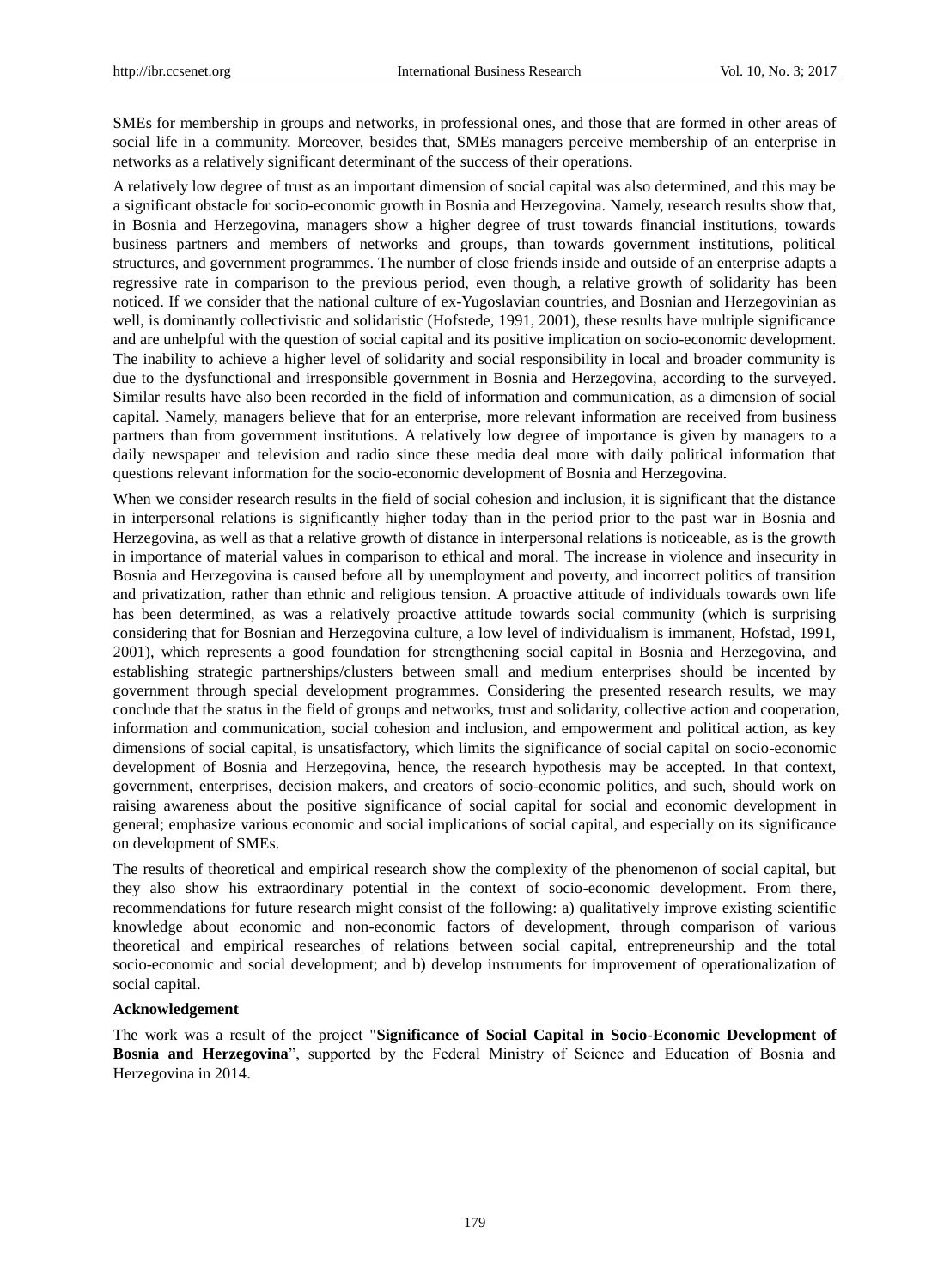#### **References**

- Adler, P. S., & Kwon, S. W. (2002). Social Capital: Prospects For a New Concept. *Academy of Management Review, 27,* 17-40. http://dx.doi.org/10.5465/AMR.2002.5922314
- Ahlerup, P., Olsson, O., & Yanagizawa, D. (2009). Social Capital vs. Institutions in the Growth Process. *European Journal of Political Economy, 25,* 1-14. https://doi.org/10.1016/j.ejpoleco.2008.09.008
- Akcomak, S., & Weel, B. (2006). Social Capital, Innovation and Growth: Evidence from Europe. <http://collections.unu.edu/eserv/UNU:479/wp2006-040.pdf>
- Bazan, L., & Schmitz, H. (1997), Social Capital and Export growth: an industrial community in southern Brazil. <http://www.ids.ac.uk/files/Dp361.pdf>
- Bourdieu, P. (1999). Draft for a Theory of Practice. Belgrade, Institute for Textbooks and Teaching Aids.
- Bourdieu, P., & Passeron, J. (1970). Reproduction in Education, Society and Culture, SAGE Publications., London.
- Coleman, J. (1988). Social Capital in the Creation of Human Capital. *American Journal of Sociology, 94,* 95-120. https://doi.org/10.1086/228943
- Coleman, J. (1990). *Foundations of Social Theory*. Cambridge, Mass: Harvard University Press.
- Delić, Z., Sadadinović, A., & Delić, A. (2014). The role of Social Capital in Building Interorganizational Design of Small and Medium Entreprises in Bosnia and Herzegovina. XIII International Conference for Business and Employment named, *Role of Governments and Ministries in Modern Management of Economic and Social Development in Kosovo and Other Countries*, Kosovo, 233-256.
- Delić, Z., Sadadinović, A., & Smajlović, S. (2014). Importance of the Concept of Social Capital for Multidisciplinary Research of the Role of Small and Medium Enterprises in Sustainable Economic Development. International Conference SMEs Development and Innovation: Building Competitive Future of the South-Eastern Europe, Ohrid, Macedonia.
- Durlauf, S. N., & Fafchamps, M. (2004). Social Capital. NBER Working Paper No. 18 10485. https://doi.org/10.3386/w10485
- Elster, J. (2007). Explaining Social Behavior: More Nuts and Bolst for the Social Science. Cambridge University, New York. https://doi.org/10.1017/cbo9780511806421
- Evans, P. (1997). State-Society Synergy: Government and Social Capital in Development. *Research Series 94*, Berkeley, University of California Regents.
- Fidrmuc, J., & Gërxhani, K. (2008). Mind the gap! Social capital, East and West. *[Journal of Comparative](http://www.sciencedirect.com/science/journal/01475967)  [Economics,](http://www.sciencedirect.com/science/journal/01475967) 36*(2), 264-286.<http://dx.doi.org/10.1016/j.jce.2008.03.002>
- Fukuyama, F. (1995). *Trust: The Social Values and the Creation of Prosperity*. New York: Free Press.
- Fukuyama, F. (2002). Social Capital and Development: The Coming Agenda, The SAIS Review. https://doi.org/10.1353/sais.2002.0009
- Fukuyama, F. (2003). *Our Posthuman Future: Consequences of the Biotechnology Revolution*. CID, Podgorica, 2003.
- Grafton, Q. R., & Knowles, S. (2004). Social Capital and National Environmental Performance: A Cross-Sectional Analysis.
- Grootaert, C. (1997). Social Capital: The Missing Link? in Expanding the Measure of Wealth: Indicators of Environmentally Sustainable Development*. Environmentally Sustainable Development Studies and Monographs Series ,* No. 7. Washington, DC: The World Bank.
- Hanifan, L. J. (1920). *The Community Center, Silver, Burdet & Company*. Boston, New York, Chicago, San Francisco, in *Rossing Feldman*, T. and Assaf, S. (1999), *Social Capital: Conceptual Frameworks and Empirical Evidence,* The World Bank. [http://siteresources.worldbank.org/INTSOCIALCAPITAL/Resources/Social-Capital-Initiative-Working-Pap](http://siteresources.worldbank.org/INTSOCIALCAPITAL/Resources/Social-Capital-Initiative-Working-Paper-Series/SCI-WPS-05.pdf) [er-Series/SCI-WPS-05.pdf](http://siteresources.worldbank.org/INTSOCIALCAPITAL/Resources/Social-Capital-Initiative-Working-Paper-Series/SCI-WPS-05.pdf)
- Harper, R. (2002). The Measurement of Social Capital in the United Kingdom. <http://www.oecd.org/edu/innovation-education/2382339.pdf>
- Hofstede, G. (1991). *Culture and Organizations: Software of the Mind*. London: McGraw-Hill.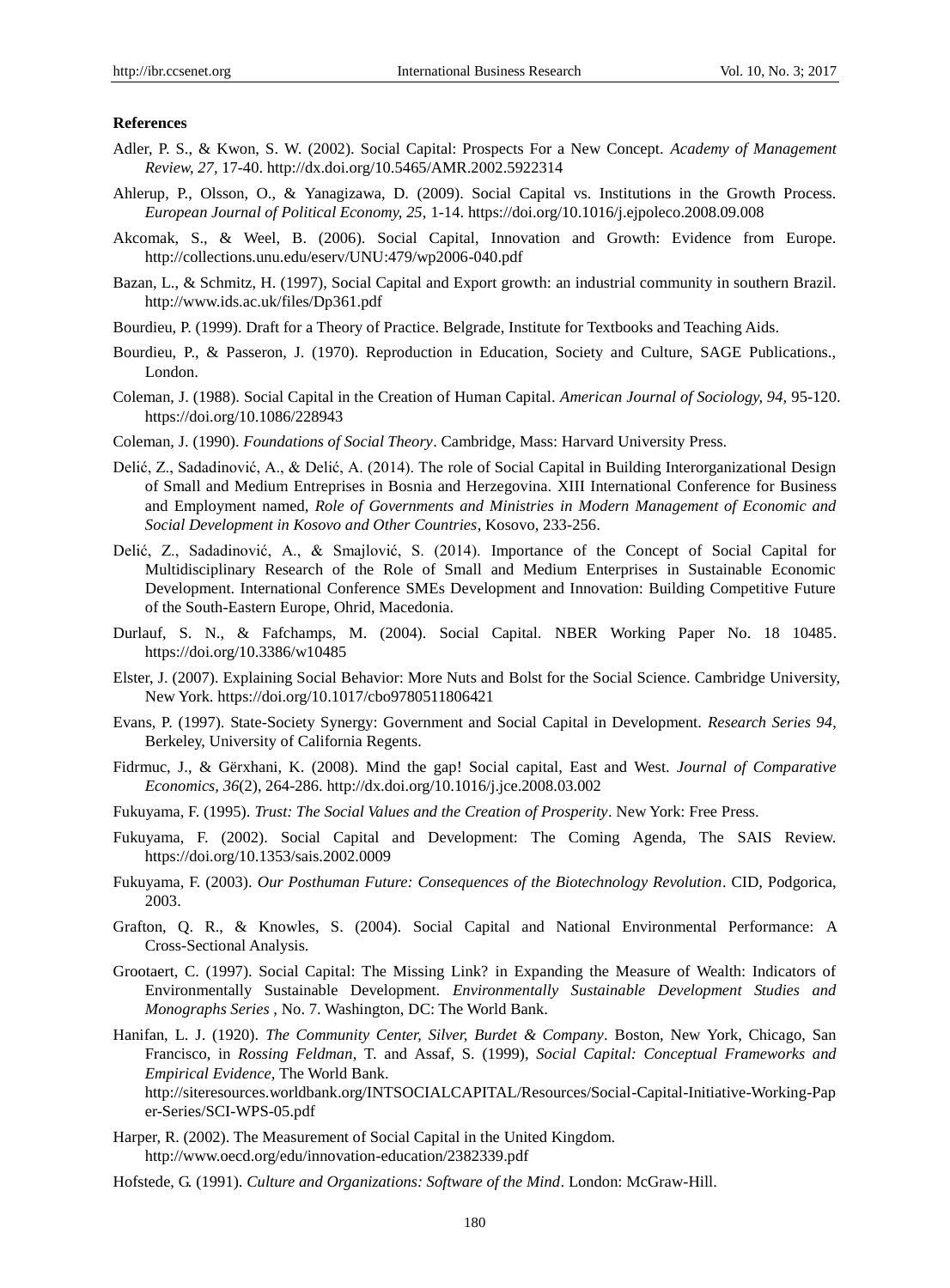- Hofstede, G. (2001). *Culture's Consequences: Comparing Values. Behaviours, Institutions. and Organizations across Nations.* 2nd edition. London: Sage. [http://siteresources.worldbank.org/INTSOCIALCAPITAL/Resources/Social-Capital-Initiative-Working-Pap](http://siteresources.worldbank.org/INTSOCIALCAPITAL/Resources/Social-Capital-Initiative-Working-Paper-Series/SCI-WPS-15.pdf) [er-Series/SCI-WPS-15.pdf](http://siteresources.worldbank.org/INTSOCIALCAPITAL/Resources/Social-Capital-Initiative-Working-Paper-Series/SCI-WPS-15.pdf)
- Ignjatović, S. (2011). *Social Capital: from Academic Debates to Public Politics*, Institue of Social Sciences, Belgrade.
- Jacobs, J. (1961). *The Life and Death of Great American Cities*. New York in Rossing Feldman, T. and Assaf, S. (1999), *Social Capital: Conceptual Frameworks and Empirical Evidence.*The World Bank. [http://siteresources.worldbank.org/INTSOCIALCAPITAL/Resources/Social-Capital-Initiative-Working-Pap](http://siteresources.worldbank.org/INTSOCIALCAPITAL/Resources/Social-Capital-Initiative-Working-Paper-Series/SCI-WPS-05.pdf) [er-Series/SCI-WPS-05.pdf,](http://siteresources.worldbank.org/INTSOCIALCAPITAL/Resources/Social-Capital-Initiative-Working-Paper-Series/SCI-WPS-05.pdf) accepted December 2015
- Knack, S., & Keefer, P. (1997). Does Social Capital have an Economic Payoff? A Cross-Country Investigation. *Quarterly Journal of Economics, 112*(4), 1251-1288. https://doi.org/10.1162/003355300555475
- [Knowles,](http://www.tandfonline.com/author/Knowles%2C+Stephen) S. (2005). Inequality and Economic Growth: The Empirical Relationship Reconsidered in the Light of Comparable Data. *[The Journal of Development Studies](http://www.tandfonline.com/toc/fjds20/current) , 41*(1), 135-159. <http://dx.doi.org/10.1080/0022038042000276590>
- Knowles, S. (2006). Is Social Capital Part of the Institutions Continuum and is it a Deep Determinant of Development? [http://www.rrojasdatabank.info/unurp06/rp2006-25\\_1.pdf](http://www.rrojasdatabank.info/unurp06/rp2006-25_1.pdf)
- Loury, G. C. (1977). *A Dynamic Theory of Racial Income Differences* in Rossing Feldman, T. and Assaf, S. (1999), *Social Capital: Conceptual Frameworks and Empirical Evidence,* The World Bank. [http://siteresources.worldbank.org/INTSOCIALCAPITAL/Resources/Social-Capital-Initiative-Working-Pap](http://siteresources.worldbank.org/INTSOCIALCAPITAL/Resources/Social-Capital-Initiative-Working-Paper-Series/SCI-WPS-05.pdf) [er-Series/SCI-WPS-05.pdf,](http://siteresources.worldbank.org/INTSOCIALCAPITAL/Resources/Social-Capital-Initiative-Working-Paper-Series/SCI-WPS-05.pdf) accepted December 2015
- Narayan, D., & Pritchett. L. (1996). Cents and Sociability: Household Income and Social Capital in Rural Tanzania. Policy Research Working Paper 1796, Washington, DC: The World Bank.
- Portes, A. (1998). Social capital: It's Origins and Applications in Sociology. *Annual Review of Sociology, 24,* 1-24. https://doi.org/10.1146/annurev.soc.24.1.1
- Putnam, R. (1993).The Prosperous Community Social Capital and Public Life. *American Prospect, 4*(13), 35-42.
- Putnam, R. (2000). Bowling Alone: The Collapse and Revival of American Community. New York: Simon and Schuster. https://doi.org/10.1145/358916.361990
- [Putnam,](https://www.google.ba/search?hl=hr&tbo=p&tbm=bks&q=inauthor:%22Robert+D.+Putnam%22) R. D., [Leonardi,](https://www.google.ba/search?hl=hr&tbo=p&tbm=bks&q=inauthor:%22Robert+Leonardi%22) R., & [Nanetti;](https://www.google.ba/search?hl=hr&tbo=p&tbm=bks&q=inauthor:%22Raffaella+Y.+Nanetti%22) R. Y. (1993). Making Democracy Work: Civic Traditions in Modern Italy. Princeton University Press.
- Rooks, G., Szirmai, A., & Sserwanga, A. (2009). The Interplay of Human and Social Capital in Entrepreneurship in Developing Countries The Case of Uganda.
- Rose, R. (1999). What does Social Capital add to individual Welfare? An Empirical Analysis of Russia, http://siteresources.worldbank.org/INTSOCIALCAPITAL/Resources/Social-Capital-Initiative-Working-Pap er-Series/SCI-WPS-15.pdf
- Sabatini, F. (2005). Social Capital as Social Networks. A New Framework for Measurement. <http://dx.doi.org/10.2139/ssrn.755065>
- Sadadinović, A. (2012). Effects of Social Capital of Small and Medium Enterprises on Economic Development in Bosnia and Herzegovina, Master thesis, Faculty of Economics, University of Tuzla.
- Šalaj, B. (2009). *Social Trust in Bosnia and Herzegovina.* Friedrich-Ebert-Stiftung, Sarajevo.
- Sen, A. (1999). *Development as Freedom*. Oxford University Press.
- Skidmore, D. (2001). Civil Society, Social Capital and Economic Development. *Global Society, 15*(1), 53-72. https://doi.org/10.1080/13600820125650
- Stiglitz, J. (2006). A Progressive Response to Globalisation. *The Nation*, April, 18-20.
- Stojiljković, Z. (2010). Contribution to Research of Social Capital. *Faculty of Political Science Science Index*, *4*(4), 77-95.<http://scindeks.ceon.rs/article.aspx?artid=1820-67001004077S>
- Tanas, J. K., & Saee, J. (2007). Entrepreneurial Cognition and its Linkage to Social Capital. *Journal of American Academy of Business, 11*(1), 179.